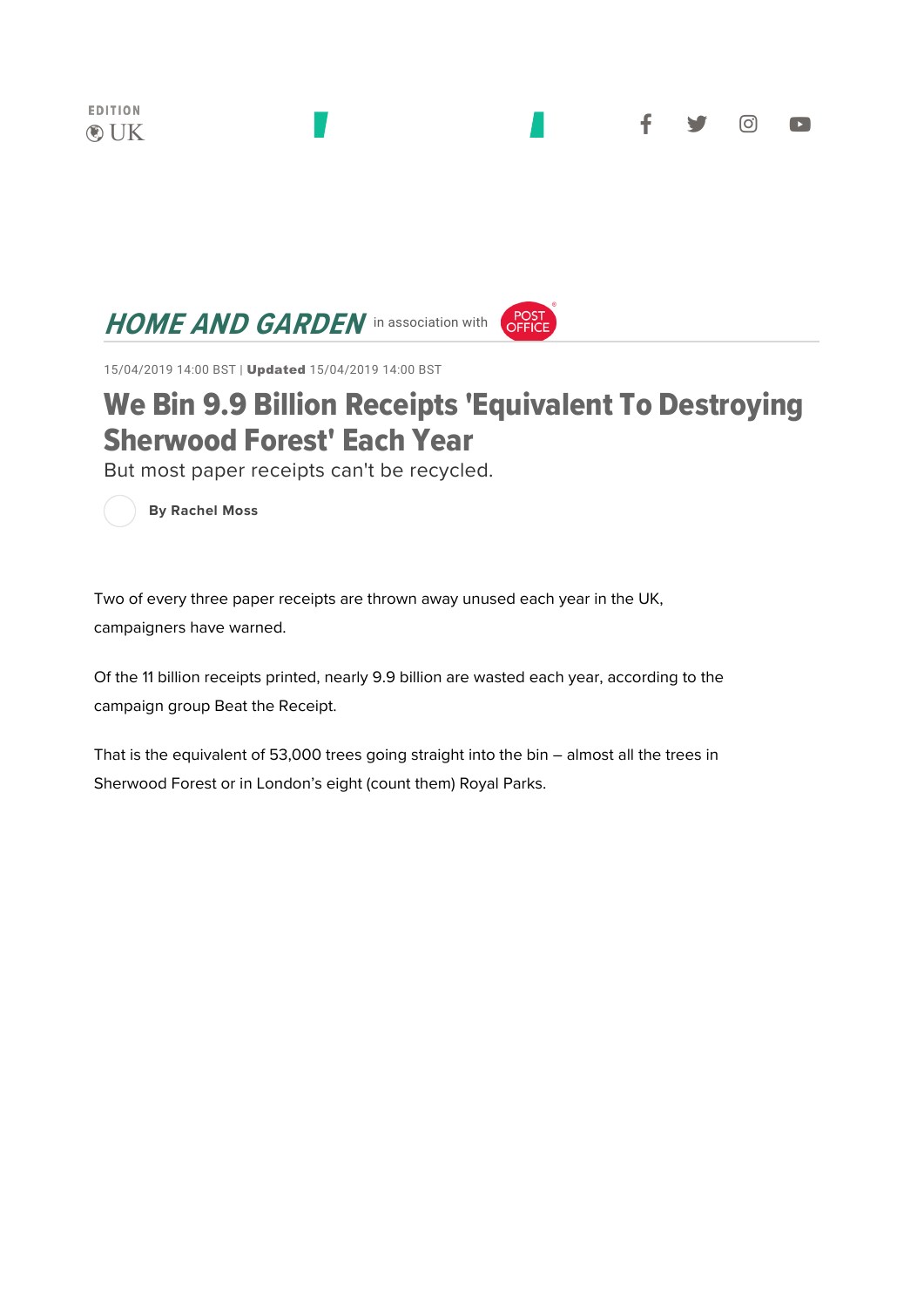

GETTY/HUFFPOST UK

Most receipts can't be recycled. The majority are made from a special paper that is thermally sensitive and the figures are essentially burned onto the surface, rather than printed. This material is almost impossible to recycle.

Around half of thermal paper receipts – usually the shiny ones - are also coated with potentially harmful substances called bisphenol A (BPA) and bisphenol B (BPS). There's also a risk BPA could contaminate other materials headed for recycling, making recycling even more difficult.

Paper receipts also directly contribute to the UK's carbon footprint. For example, data from Eaternity.org estimates around 2.5kg CO2eq / kg of receipts is generated in carbon emissions - the equivalent of around 21km driven in a car.

## **More from HuffPost UK Life:**

- Shampoo Bar Review: Can Lush's Be Beaten By A Cheaper £2 Version?
- Doing Nothing Is Not An Option': Meet The 15-Year-Old Voice Of Climate Change Action
- Coachella Style: How To Make Your Festival Fashion Sustainable In 2019